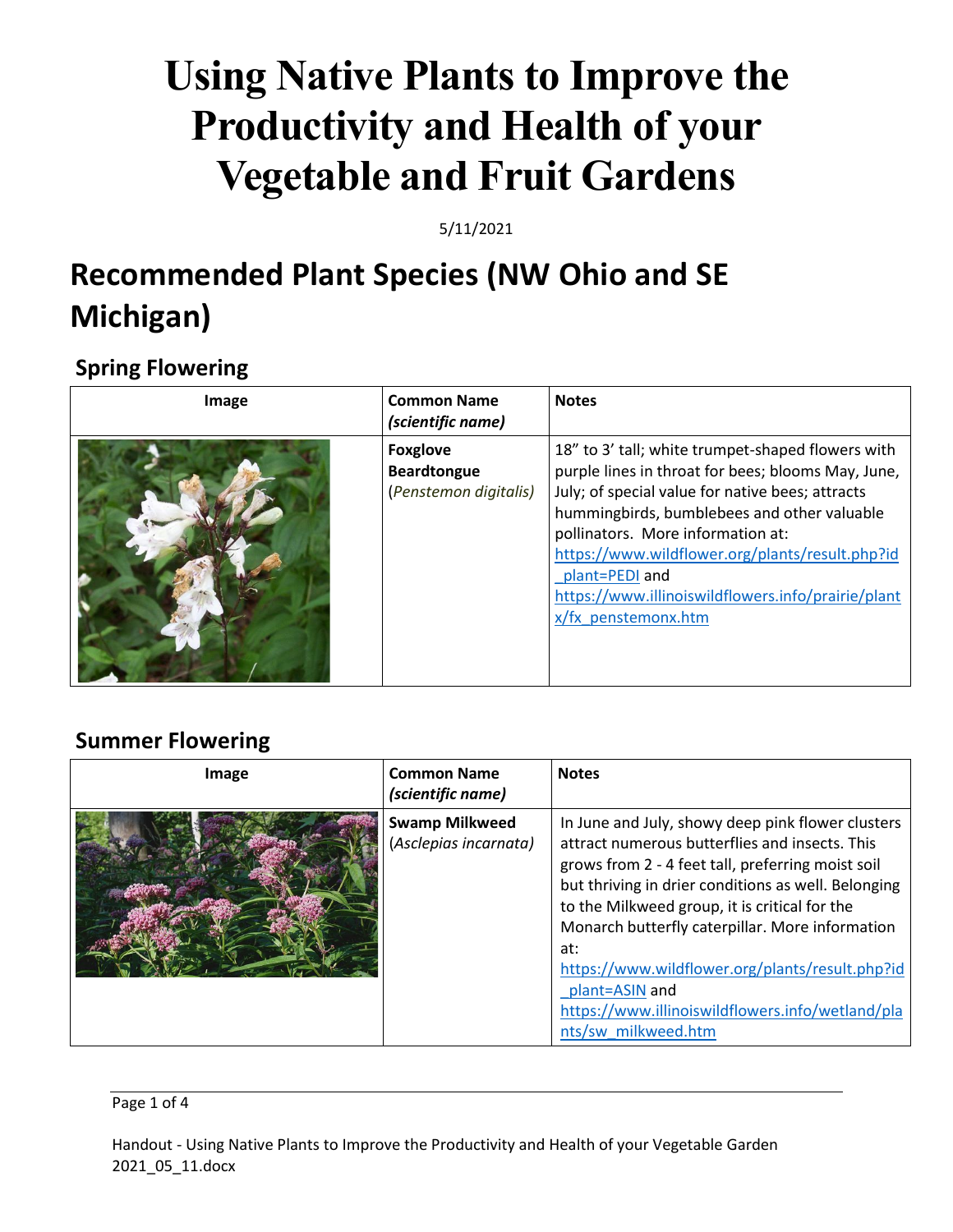### **Summer Flowering**

| Image | <b>Common Name</b><br>(scientific name)                 | <b>Notes</b>                                                                                                                                                                                                                                                                                                                                                                                                                                                                                                             |
|-------|---------------------------------------------------------|--------------------------------------------------------------------------------------------------------------------------------------------------------------------------------------------------------------------------------------------------------------------------------------------------------------------------------------------------------------------------------------------------------------------------------------------------------------------------------------------------------------------------|
|       | Virginia Mountain<br>Mint (Pycnanthemum<br>virginianum) | 3 - 4 feet tall with white to light lavender blooms.<br>Another deep-rooted prairie plant native to<br>northwest Ohio. Also benefits a large number of<br>native pollinators. (photo by Diane DeYonker).<br>More information at:<br>https://www.wildflower.org/plants/result.php?id<br>plant=PYVI and<br>https://www.illinoiswildflowers.info/prairie/plant<br>x/cmt mintx.htm                                                                                                                                           |
|       | <b>Dense Blazing Star</b><br>(Liatris spicata)          | 2-5 feet tall; this prairie species provides bright<br>lavender blooms in midsummer. This is a showy<br>plant and often used as an ornamental. It is one<br>of the deep-rooted prairie plants that the early<br>settlers would see as they road into the tall grass<br>prairies of our area. This has huge value for<br>butterflies and other pollinators. More info at:<br>https://www.wildflower.org/plants/result.php?id<br>plant=LISP<br>https://www.illinoiswildflowers.info/wetland/pla<br>nts/msh blazingstar.htm |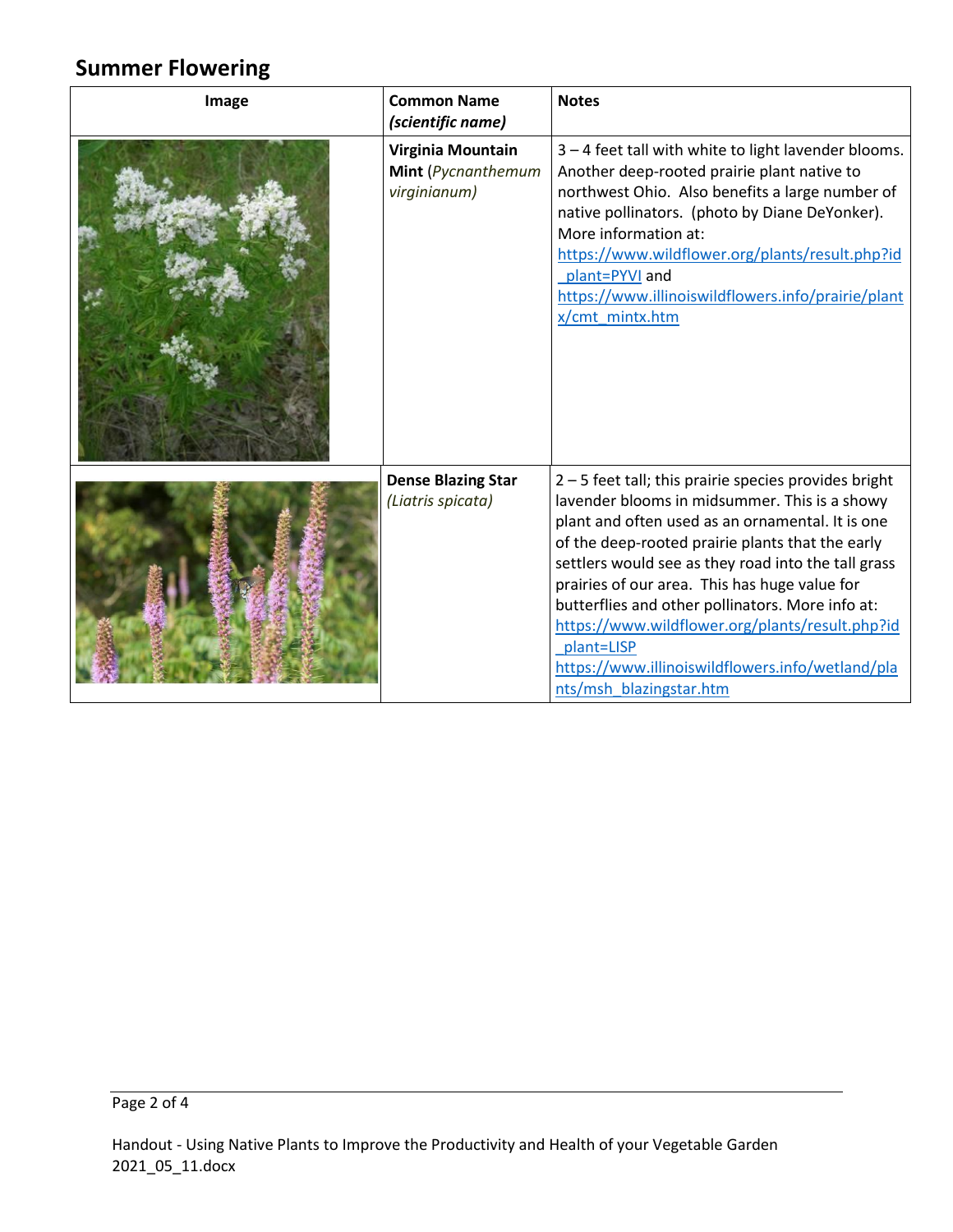### **Fall Flowering**

| Image | <b>Common Name</b><br>(scientific name)                       | <b>Notes</b>                                                                                                                                                                                                                                                                                                                                                                                                                                                                                                                                                                                                                     |
|-------|---------------------------------------------------------------|----------------------------------------------------------------------------------------------------------------------------------------------------------------------------------------------------------------------------------------------------------------------------------------------------------------------------------------------------------------------------------------------------------------------------------------------------------------------------------------------------------------------------------------------------------------------------------------------------------------------------------|
|       | <b>New England Aster</b><br>(Symphyotrichum<br>novae-angliae) | Fall flowering with striking, abundant purple<br>blossoms. Height is $3-6$ feet. Many people cut<br>it back in mid summer to keep it shorter and<br>producing more numerous flowers. The nectar<br>is important for the fall migration of the<br>Monarch butterfly. It is also important critical<br>nutrition for the overwintering pollinators.<br>Planted in combination with Goldenrods<br>presents a pleasing color combination of purple<br>and gold. More information at:<br>https://www.wildflower.org/plants/result.php?i<br>d plant=SYNO2 and<br>https://www.illinoiswildflowers.info/prairie/pla<br>ntx/ne asterx.htm |
|       | <b>Stiff Goldenrod</b><br>(Oligoneuron rigidum)               | The 3 - 4 foot stalks produce striking yellow<br>flowers. Easy to grow in all types of soil<br>conditions. The nectar provides critical nutrition<br>for the fall migrating Monarch butterflies and<br>overwintering pollinators. (photo by RW Smith -<br>Wildflower.org). More info at:<br>https://www.wildflower.org/plants/result.php?i<br>d plant=OLRI and<br>https://www.illinoiswildflowers.info/prairie/pla<br>ntx/stf_goldenrodx.htm                                                                                                                                                                                     |

### **Not recommended for small gardens (aggressive native)**

| Image | <b>Common Name</b>                                                    | <b>Notes</b>                                                                                                                                                                                                                                                                                                                                                                                         |
|-------|-----------------------------------------------------------------------|------------------------------------------------------------------------------------------------------------------------------------------------------------------------------------------------------------------------------------------------------------------------------------------------------------------------------------------------------------------------------------------------------|
|       | (scientific name)<br><b>Canada Goldenrod</b><br>(Solidago canadensis) | Valuable native plant for pollinators and other<br>wildlife but spreads aggressively by seed and<br>rhizomes. Tough to manage when not<br>controlled by other aggressive native plants.<br>(photo by RW Smith - Wildflower.org) More<br>info at:<br>https://www.wildflower.org/plants/result.php?<br>id plant=SOCA6 and<br>https://www.illinoiswildflowers.info/prairie/pla<br>ntx/cn_goldenrodx.htm |

#### Page 3 of 4